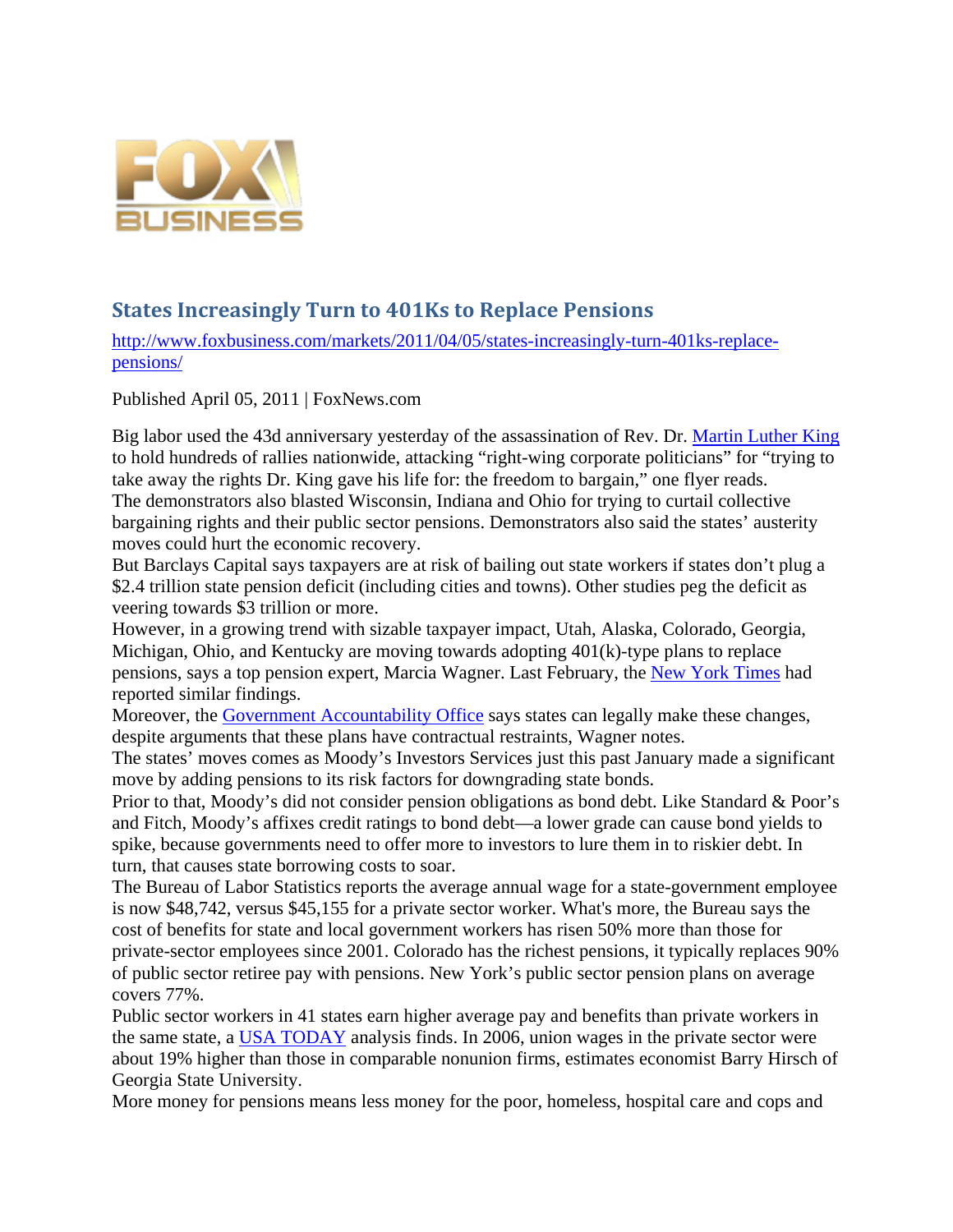firemen.

Meanwhile, 25 states last year faced public sector unions lobbying for tax increases on state taxpayers as well as spending hikes, says the National Taxpayers Union. The nonprofit watchdog group also found that 29 states raised taxes by \$24 billion last year, the largest sum since 1979.

### **Moody's Ranks the States Based on Pension and Bond Debt**

Trouble is, only one of the states considering  $401(k)$ s for workers—Kentucky--ranks tops on Moody's most at risk list of a downgrade due to total pension and overall debt.

Guess who is at the top? Think tropical. Think Hawaii—and Connecticut, Illinois, Massachusetts, Mississippi, New Jersey and Rhode Island.

Two states fighting for their fiscal lives also have massive bond and pension debts combined: Illinois, \$86.4 billion, and New Jersey, \$62.7 billion, according to Moody's data. Nebraska and South Dakota rank at the bottom.

New York, Florida, Texas and California have high burdens, but not the largest combined burdens of pension and bond debt, Moody's says.

New York has \$50.8 billion, Florida \$38.4 billion, and Texas \$28 billion, Moody's says. Moody's report lists California's combined debt as \$136.9 billion (\$87.3 billion bonds and \$49.6 billion unfunded pensions).

California's total bond and unfunded pension liabilities amounts to 162.6% of annual state revenue. The state's Democrat Governor Jerry Brown is trying to close a \$25 billion budget gap via "temporary" income tax hikes and spending cuts.

## **State's Gimmicky Pension Accounting**

Moody's also noted in its report the controversial debate over the way public pension funds have underestimated their unfunded pension liabilities via gimmicky accounting.

The funds on average pegged an expected 7.75% rate of return, in order to offset or "discount" their future pension obligations.

That meant they set aside less in the pension pot, because they expected the markets to return more on their assets, so as to make up that difference. Some states have used 8%, others even 10%, something I said two years ago--on air and in this column--that Bernie Madoff couldn't get away with.

Another problem is, many states have tied pension payouts to earnings in the final year of service--so state officials discover lots of gallant overtime in a workers' final year.

# **The Problem With California**

An unabashed blog posted by "Calpensions," which represents California pension funds Calpers and Calstrs—the state government and teachers pension funds—demurred that "economists argue that public pensions should use a lower discount rate based on 'risk-free' government bonds because the pensions are 'risk-free,' guaranteed by the taxpayer."

That's right—California's pensions are saying that they expect the state's overtaxed taxpayer to pony up once again, because these pension funds treat state residents like their own personal cash registers.

Note that no economists' names are cited here.

Like many other states, most of California's budget is monitored closely by unions, teachers and prison officials, who tend to treat the state capitol like their bank accounts.

California public sector unions are powerful enough to have blocked 2005 reforms from then Republican Governor [Arnold Schwarzenegger.](http://www.foxbusiness.com/topics/politics/arnold-schwarzenegger.htm)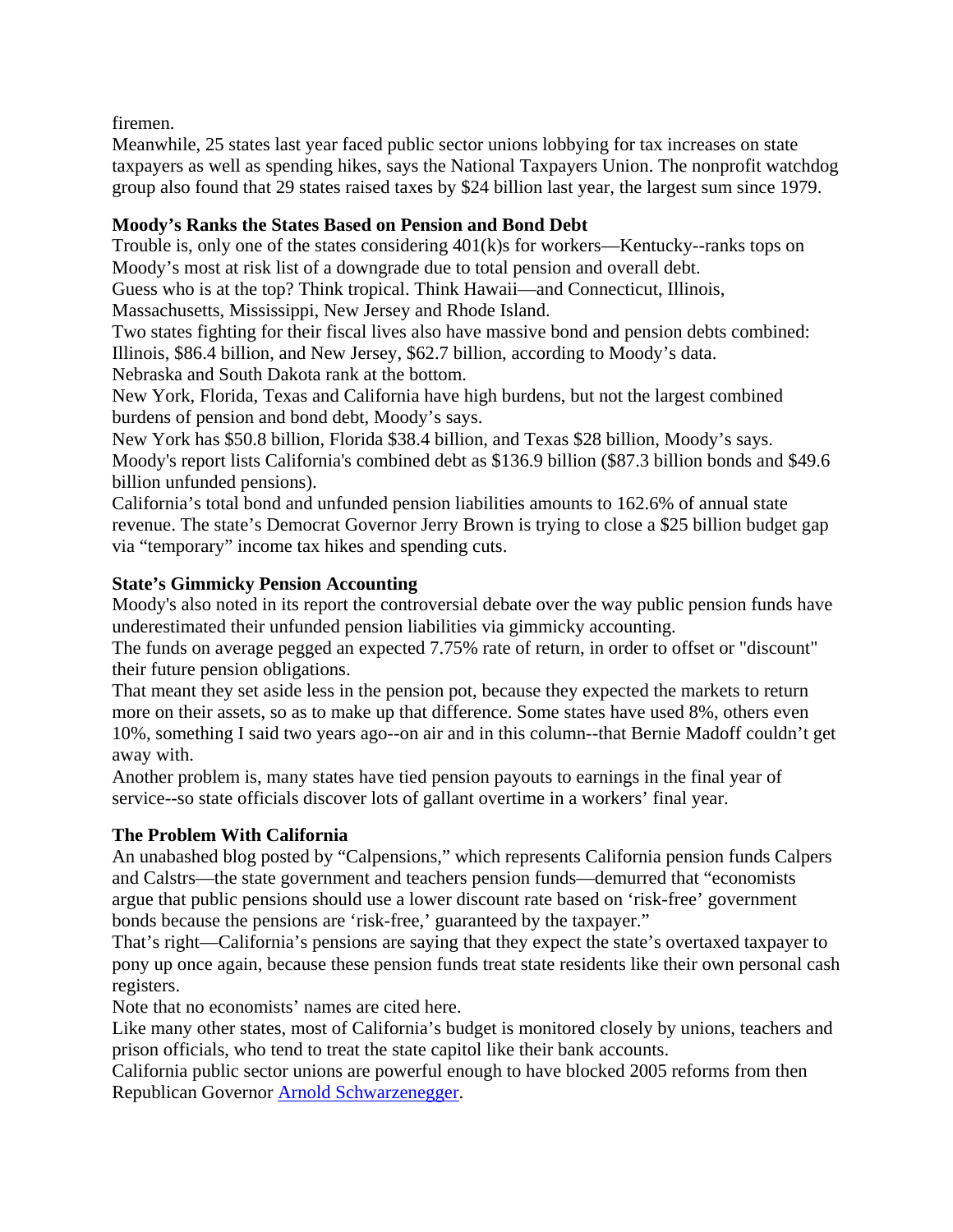To this day California and many other states find government workers backload their public pay packages with added holidays and pension cushions.

#### **Another Way**

Utah, Alaska, Michigan and other states have devised their own, different ways of coping with the pension deficit issue, says Marcia Wagner, a pension plan expert, government advisor and ERISA lawyer.

Wagner says that some of the options states are looking at to help fix their pension budget problem include:

- Switching to 401(k) plans.

- Eliminating the ability to "spike" a pension at the end of one's career by working more, switching to better pension-providing jobs, cashing in sick and vacation time, etc.

- Increasing mandatory employee contributions.
- Eliminating or reducing cost of living adjustments.
- Putting the investments out to bid in open and fair process.

Wagner notes that, while some of these states are being proactive in trying to find a way to fix their deficit, others refuse to switch to 401(k) plans and consider other alternatives, running the risk of running out of money very soon – as soon as just a couple of years.

#### **States Moving to 401(k) Plans**

A growing number of states are moving to 401(k) plans and away from fixed pensions for government workers, which are based on a formula related to employee compensation and service. The 401(k)-like portion could be modeled after the federal government's Thrift Savings Plan.

A 401(k) plan is based on specified contributions into worker accounts.

Utah voted last year to make a partial changeover to a 401(k)-type plan, after the stock market plunge in 2008, which caused the shortfall in the state's pension plan to balloon to \$6.5 billion, the New York Times says.

Utah followed several other states, including Alaska, Colorado, Georgia, Michigan and Ohio, which had chosen to offer a version of the plan, the New York Times reports.

In February, Kentucky's Senate approved a full switch to a 401(k)-type plan, although the bill faces uncertain prospects in the House, the New York Times notes.

In Oklahoma and Kansas, state elected officials will be reviewing similar legislation over the next few weeks.

The new governors of Florida and lawmakers in North Dakota and Virginia are also seriously contemplating the adoption of 401(k)-type plans for state employees, Wagner says. Opposition

Not surprisingly, public employee unions and their supporters favor pension plans, and until recently have been largely successful in retaining them through collective bargaining and pressure on the legislative process, Wagner says.

Attacks on pension plans were thwarted by unions and their allies in California in 2005, in Colorado in 2006, and in a number of states in 2007, Wagner notes.

"The unions would tell you that weaker public employee collective bargaining rights are associated with lower public employee compensation," Wagner says, adding however that "there is recent research showing that there is not always a strong correlation between union rights and generous public pensions. High public pensions in nonunion Georgia are one example of this."